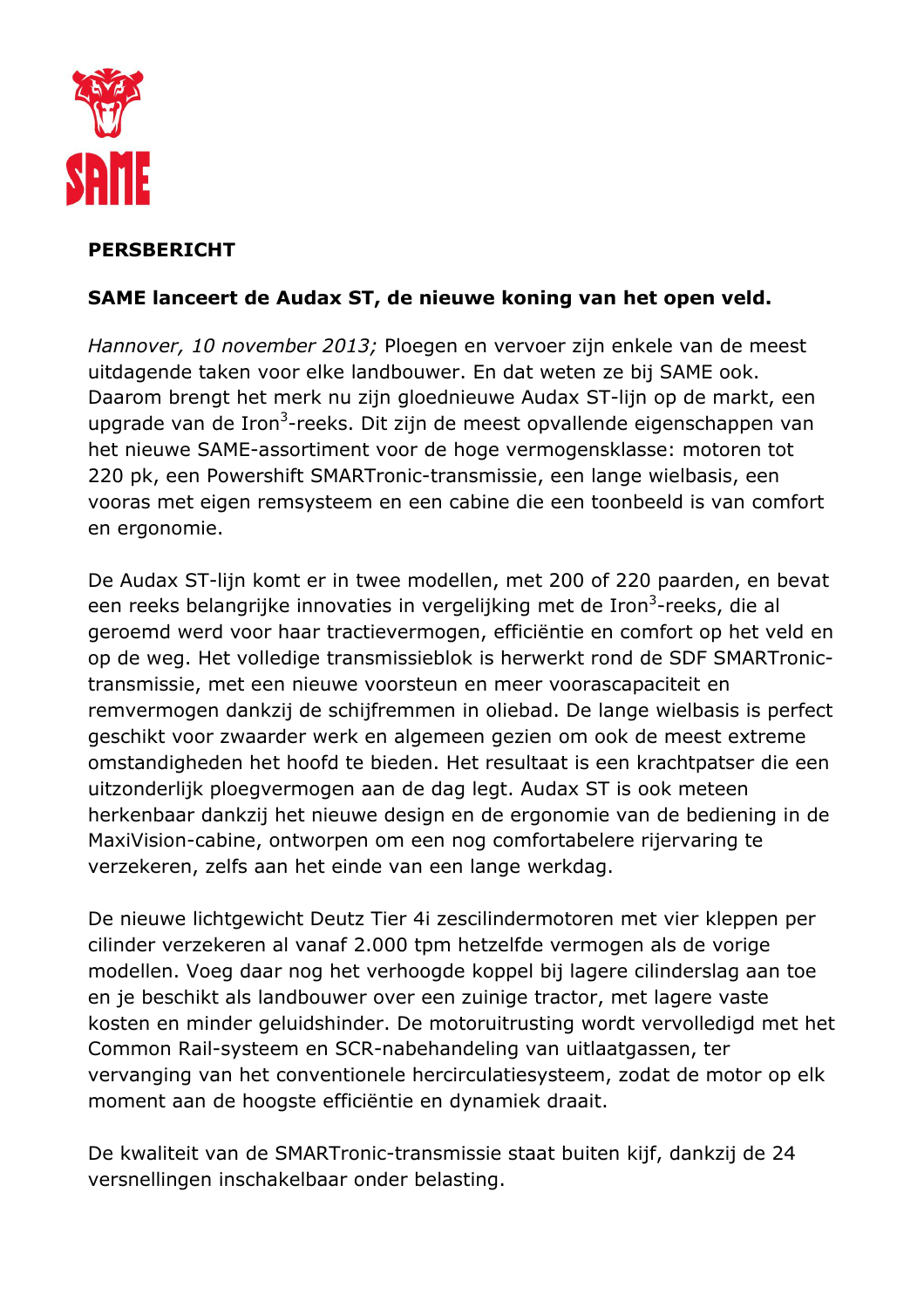De eerste groep van 12 versnellingen staat in voor alle snelheden die nuttig zijn in het veld, tot 19 km/u in twaalfde versnelling. De tweede groep, voor wegtransport, maakt snelheden van 0 tot 50 of 60 km/h mogelijk bij 1.750 tpm. Met de 9 extra versnellingen met lage overbrenging wordt de snelheidsverhouding 33+33, waarmee de Audax ST-reeks zich perfect kan aanpassen aan traag werk, vanaf 650 m/h.

Wanneer de omstandigheden op de weg of in het veld veranderen, dan kiest de APS-inrichting elektronisch de ideale versnelling bij elke verandering van belasting of toerental, voor een veilig en vloeiend rijgedrag. De Sense Clutchomkeerinrichting met reactiemodulering biedt de bestuurder de mogelijkheid om de snelheid van richtingveranderingen aan te passen aan de werksituatie.

Het remsysteem omvat PowerBrake hydraulische rembekrachtiging voor een maximale stopkracht bij minimale pedaaldruk en een Electric Parking Brake om ook op hellend terrein veilig te parkeren.

Het hydraulische basissysteem is uitgerust met een Load Sensing-pomp van 113 l/min en een onafhankelijke stuurbekrachtigingspomp. De Audax STtractoren bieden ook een ruime selectie aan hydraulische verdeelventielen, met tot 7 elektronisch bediende hulpverdeelventielen. De achterhef heeft een hefvermogen van 10.000 kg, voor de optionele fronthef is dat nog eens 4.695 kg.

De MaxiVision-cabine met pneumatische vering zet de nieuwe standaard, te beginnen bij de uitstekende geluidsdichtheid, de comfortabele bestuurderszetel, de kwaliteitsvolle materialen zoals het "soft-grip" stuurwiel, dat tegelijk elegant en functioneel is, en de werkmonitor op de A-stijl van de cabine. Alle bedieningselementen zijn gegroepeerd per functiegebied en per kleurencode. In het bijzonder zijn de knoppen voor motorregeling, rijden, PTO en hydraulische functies verzameld in de armleuning, met de nieuwe ergonomische joystick. Handige opties zijn de 12.8"-monitor met aanraakscherm (i-Monitor 2.0), het Agrosky GPS-navigatiesysteem en het professionele ComforTip-beheersysteem.

SAME Audax ST is het hoogste goed voor zij die op zoek zijn naar een tractor uit het SAME-assortiment die de ideale metgezel is voor zwaardere en meer veeleisende jobs: een krachtige en betrouwbare reus.

#### **SAME**

De bondgenoot van elke moderne landbouwer, met een assortiment veelzijdige tractoren voor gebruik in het open veld of voor algemene landbouwtaken, van boom- tot wijngaard.